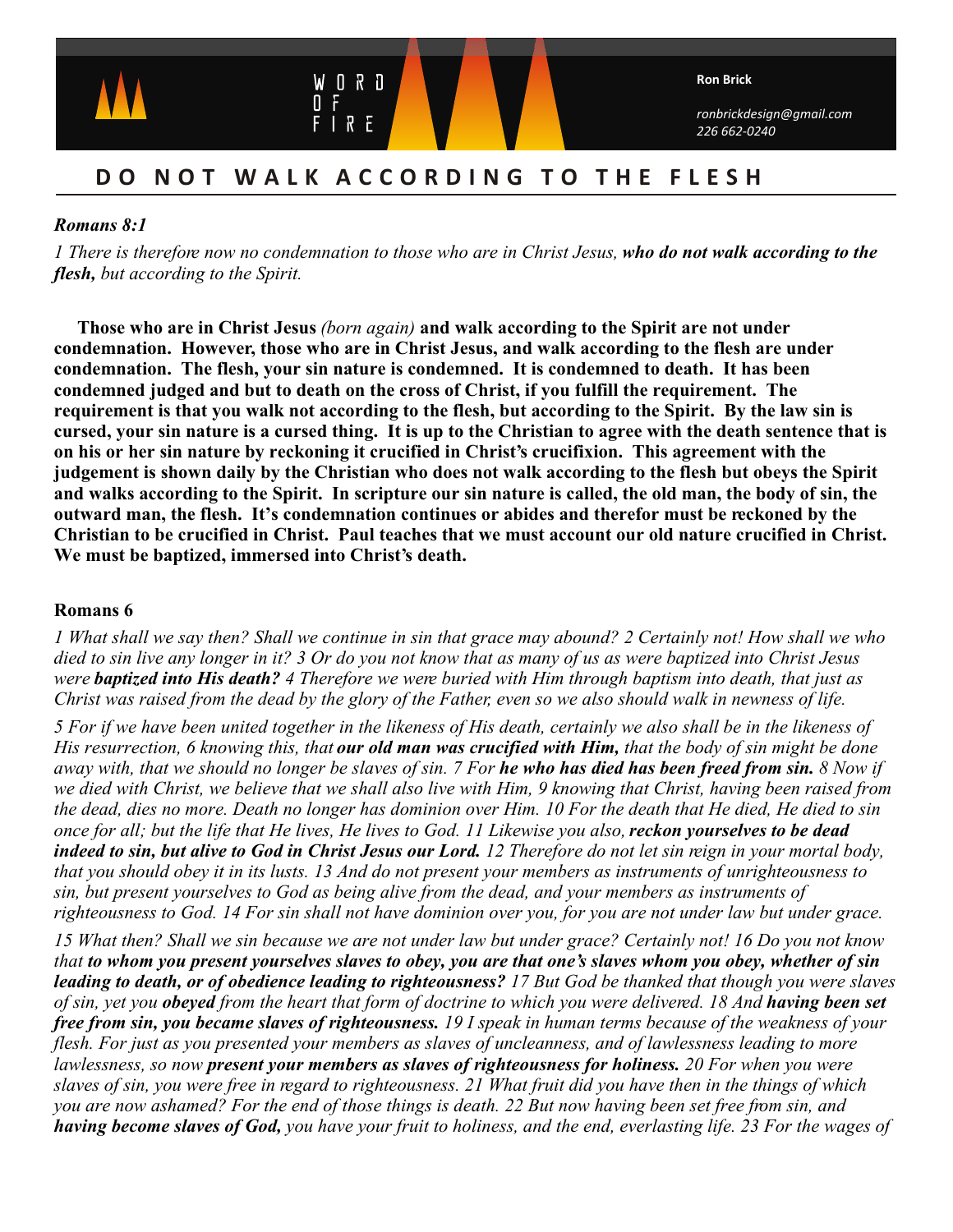*sin is death, but the gift of God is eternal life in Christ Jesus our Lord.*

**Through death we have been freed from being slaves to sin. We have been set free from sin to become slaves of God through obedience. It is by walking in obedience that we walk according to the Spirit. We walk according to the Spirit and in doing so, we do not walk according to the flesh. If we do the one we will not be doing the other. If we live by the Spirit we put to death the flesh. This is how we overcome sin. We overcome sin by making ourselves slaves of obedience. We become enslaved to walking in the Spirit.** 

 **The law of the Spirit of life in Christ Jesus sets us free from the law of sin and death.**

#### *Romans 8:1-6*

*1 There is therefore now no condemnation to those who are in Christ Jesus, who do not walk according to the flesh, but according to the Spirit. 2 For the law of the Spirit of life in Christ Jesus has made me free from the law of sin and death. 3 For what the law could not do in that it was weak through the flesh, God did by sending His own Son in the likeness of sinful flesh, on account of sin: He condemned sin in the flesh, 4 that the righteous requirement of the law might be fulfilled in us who do not walk according to the flesh but according to the Spirit. 5 For those who live according to the flesh set their minds on the things of the flesh, but those who live according to the Spirit, the things of the Spirit. 6 For to be carnally minded is death, but to be spiritually minded is life and peace.*

**The carnally minded or naturally minded set their affections on the things of the flesh. To fulfill the law of the Spirit of life in Christ Jesus, the righteous requirement of the law, we must set our minds on the things of the Spirit, to live or walk according to the Spirit.** 

*4 that the righteous requirement of the law might be fulfilled in us who do not walk according to the flesh but according to the Spirit.* 

 **If we are a slave to sin and disobedience it will lead us to death.** *To be carnally minded is death, but to be spiritually minded is life and peace.* 

*2 For the law of the Spirit of life in Christ Jesus has made me free from the law of sin and death.* 

 *The law of the Spirit of life in Christ Jesus* **supercedes** *the law of sin and death* **if we fulfill the righteous requirement of this law by being in Christ and walking in** *(obeying)* **the Spirit. This is the law not destroyed or abolished, but fulfilled in Christ.**

#### *Matthew 5:17-18*

*17 "Do not think that I came to destroy the Law or the Prophets. I did not come to destroy but to fulfill. 18 For assuredly, I say to you, till heaven and earth pass away, one jot or one tittle will by no means pass from the law till all is fulfilled.*

 **It is simple, we do not observe the ceremonial law and judicial law of Moses. However, we do fulfill the moral law, the righteous requirement of the law, by being in Christ and walking according to the Spirit.**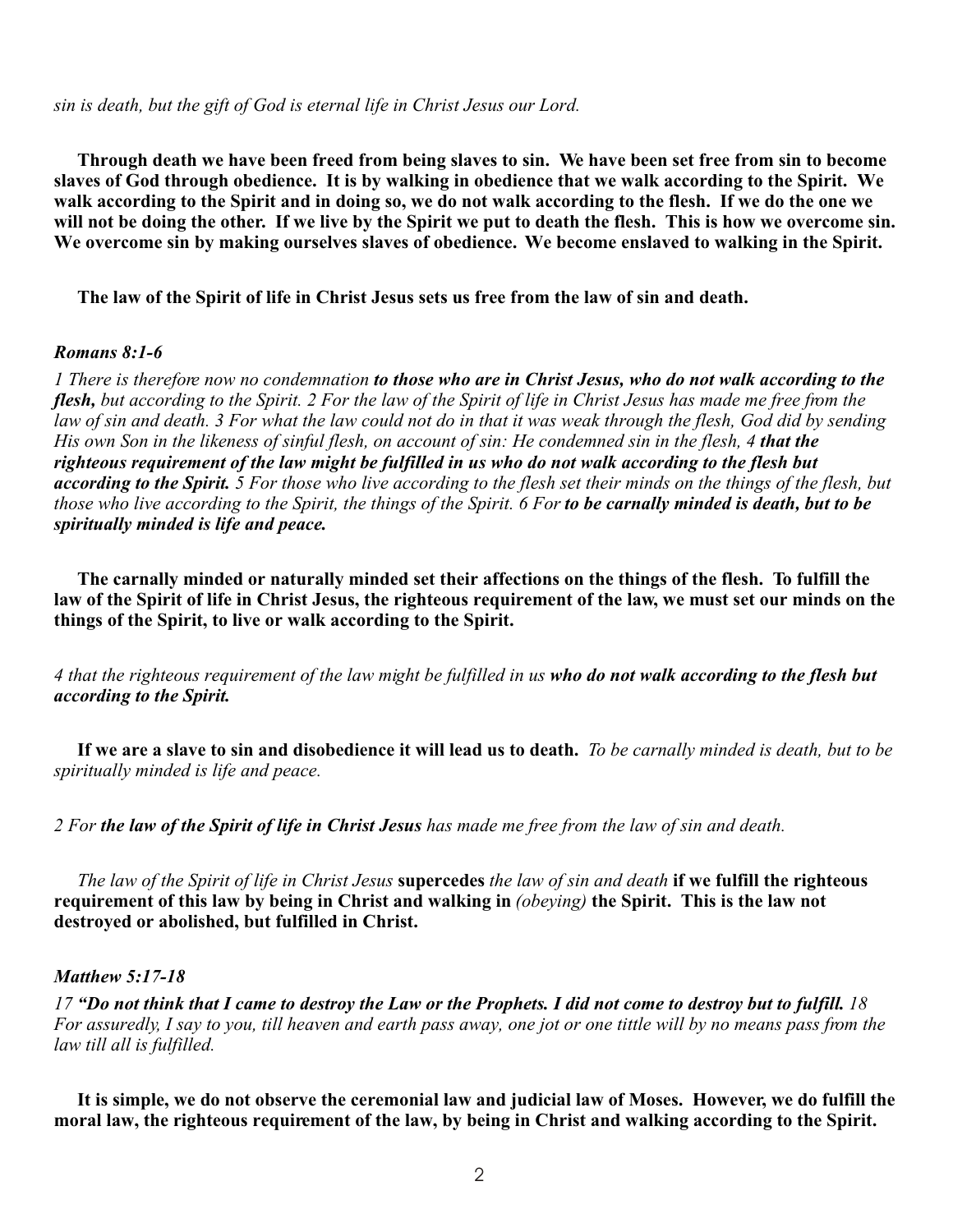**Christ did not come to abolish the ten commandments or the law of Moses, He came to fulfill them and to empower us to fulfill them, by walking in the Spirit. We are called to walk daily in the Spirit. We are called to become slaves to the law of obeying the Spirit. It is as we become slaves to obedience, by the Spirit's daily leading, that the law is fulfilled in Christ. As Christians we are to walk according to the Spirit and make ourselves slaves of righteousness. We are to be obedient to God by obeying the Spirit of God. Do not walk according to the flesh, walk according to the Spirit and fulfill the law of the Spirit of life in Christ Jesus.** 

# *Ephesians 4:8*

*8 Therefore He says: " When He ascended on high, He led captivity captive, And gave gifts to men."*

**Christ led those captive in sin into captivity to righteousness. It is by obeying the Spirit that we become slaves of righteousness and produce the fruit of holiness and it is the fruit of holiness that produces everlasting life. We must become slaves of God in order to have everlasting life. Walking in the Spirit produces holiness and holiness produces eternal life. You get one by doing the other. The fruit is everlasting life. The holiness you produce by walking in the Spirit will open heaven's door to those around you and produce everlasting life.**

### *Romans 6:22*

*22 But now having been set free from sin, and having become slaves of God, you have your fruit to holiness, and the end, everlasting life.*

# *1 Corinthians 7:22*

*22 For he who is called in the Lord while a slave is the Lord's freedman. Likewise he who is called while free is Christ's slave.*

### *Romans 1:1*

*1 Paul, a bondservant of Jesus Christ, called to be an apostle, separated to the gospel of God*

### *James 1:1*

*1 James, a bondservant of God and of the Lord Jesus Christ, To the twelve tribes which are scattered abroad: Greetings.*

### *2 Peter 1:1*

*1 Simon Peter, a bondservant and apostle of Jesus Christ, To those who have obtained like precious faith with us by the righteousness of our God and Savior Jesus Christ:* 

### *Jude 1*

*1 Jude, a bondservant of Jesus Christ, and brother of James, To those who are called, sanctified by God the Father, and preserved in Jesus Christ: 2 Mercy, peace, and love be multiplied to you. Contend for the Faith*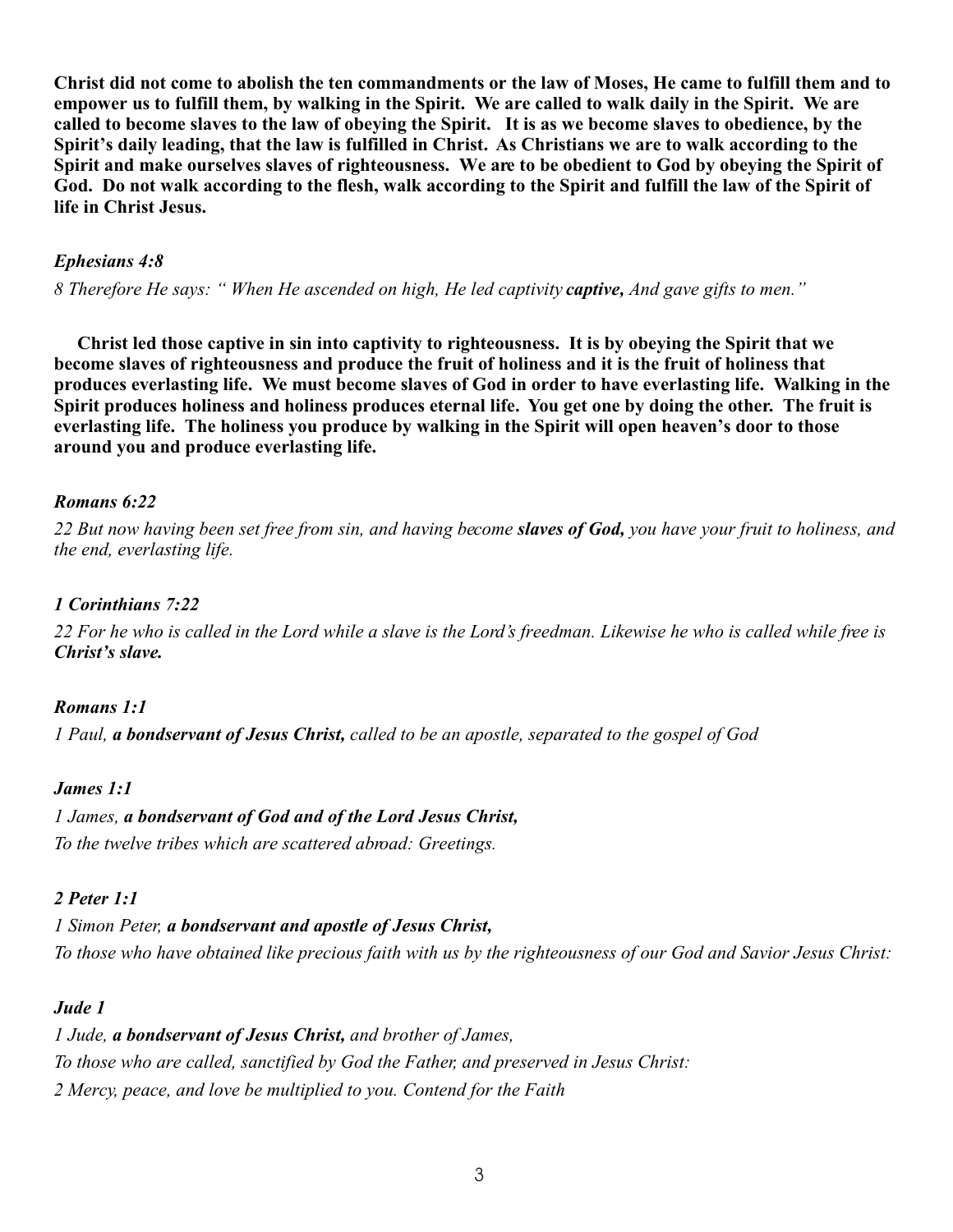**Paul called himself a slave of God. Paul, James, Peter and Jude, all called themselves bond servants of Christ. A bond servant was an obedient slave. We, as followers of Christ are called to be bond servants, slaves of Christ by the Spirits leading.**

#### *Galatians 5:16-26*

*16 I say then: Walk in the Spirit, and you shall not fulfill the lust of the flesh. 17 For the flesh lusts against the Spirit, and the Spirit against the flesh; and these are contrary to one another, so that you do not do the things that you wish. 18 But if you are led by the Spirit, you are not under the law. (Because you are fulfilling the requirements of the law)*

*19 Now the works of the flesh are evident, which are: adultery, fornication, uncleanness, lewdness, 20 idolatry, sorcery, hatred, contentions, jealousies, outbursts of wrath, selfish ambitions, dissensions, heresies, 21 envy, murders, drunkenness, revelries, and the like; of which I tell you beforehand, just as I also told you in time past, that those who practice such things will not inherit the kingdom of God.*

*22 But the fruit of the Spirit is love, joy, peace, longsuffering, kindness, goodness, faithfulness, 23 gentleness, self-control. Against such there is no law. 24 And those who are Christ's have crucified the flesh with its passions and desires. 25 If we live in the Spirit, let us also walk in the Spirit. 26 Let us not become conceited, provoking one another, envying one another.*

**If we walk in the Spirit we will not fulfill the lusts of the flesh. The one is displaced by the other.** *If you are led by the Spirit, you are not under the law.* **Does this mean that if you are not led by the Spirit that you are under the law and condemned by it? Yes, it does! If you walk according to the flesh you remain under the condemnation and judgement of God. God has made a way for you to escape this condemnation and judgement. The way is Christ. It is to be crucified with Christ, to account your old nature, your sinful flesh dead, crucified in Christ. When you look at something a certain way or account it a certain way, you will act in accordance with the way you see it. If you account yourself dead, your sin nature crucified in Christ, then you must act accordingly. This means that you are prepared to live according to the Spirits guidance and leading. You will pursue the Spirit and live or walk out your life disregarding or not walking according to your flesh and by so doing you will be fulfilling the** *law of the Spirit of life in Christ Jesus.* 

### *Romans 6:7*

*7 For he who has died has been freed from sin.*

### *Galatians 2:20*

*20 I have been crucified with Christ; it is no longer I who live, but Christ lives in me; and the life which I now live in the flesh I live by faith in the Son of God, who loved me and gave Himself for me.*

### *Galatians 5:24*

*24 And those who are Christ's have crucified the flesh with its passions and desires.*

### *Galatians 6:14*

14 But God forbid that I should boast except in the cross of our Lord Jesus Christ, by whom **the world has been** *crucified to me, and I to the world.*